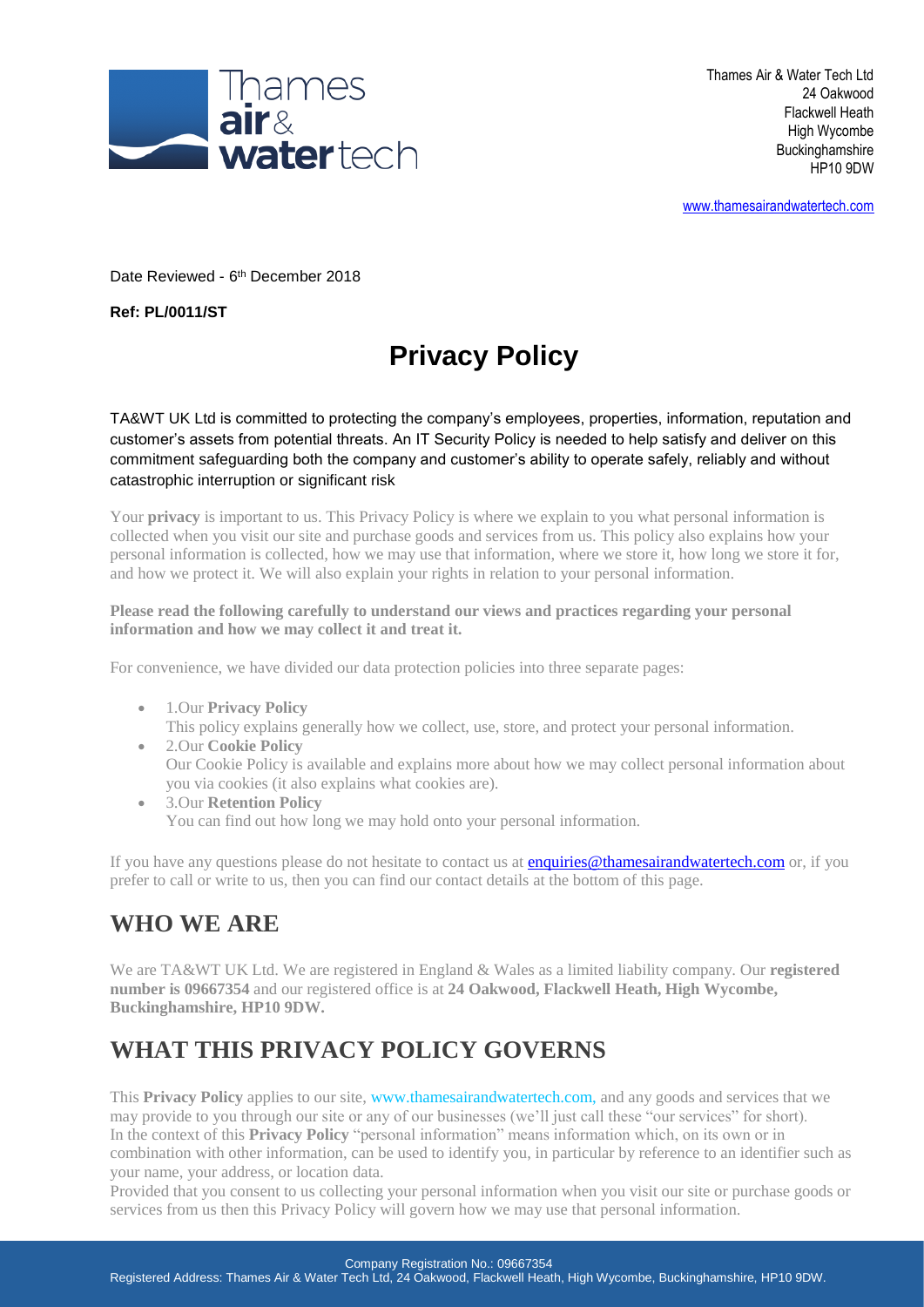Because we are a business located in England  $&$  Wales the personal information that you give us or that we collect from you will be held under English data protection legislation (but we'll just refer to this as "the legislation").

The legislation requires that we tell you that we are a data controller for your personal information or, in other words, we determine the purposes for which and the manner in which any of your personal information are, or are to be, processed by us.

### **HOW YOU CONSENT TO US COLLECTING YOUR PERSONAL INFORMATION**

You can consent to us collecting your personal information in two (2) different ways, either through our site or when you purchase goods and services from us.

**Our website** - When you visit our site you should see a pop-up at the bottom of your screen directing you to this **Privacy Policy** and our **Cookie Policy.**

By clicking or selecting the "**I Agree**" button that appears in the pop-up then you are demonstrating to us that you are freely giving us informed and specific consent for us to collect and process your personal information for the purposes specified in this **Privacy Policy** and you are accepting and consenting to the practices described. If you do not see a pop-up at the bottom of your screen then you may have already accepted our **Privacy Policy** and our **Cookie Policy**. You may also be using a pop-up blocker or similar tools that may prevent this policy from being brought to your attention. Please ensure that any pop-up blockers are disabled when you use our site. We cannot be held liable to you if you use pop-up blocks or similar tools that prevent us from complying with our obligations under the legislation.

There is still some information that we may automatically collect about you – this normally isn't personal information but rather technical information sent by your device and used to connect your computer, tablet, or mobile device to the Internet, including your browser type and version, the time when you visit our site, your time zone setting, certain browser plug-in types and versions, operating system and platform. This type of information is sent by you to our site automatically and it isn't something that we can prevent. We only use this information to administer our site including troubleshooting, load testing, traffic throughput, data analysis, performance testing, and for anonymised research and statistics purposes that we only use internally.

**Goods and Services -** If you are one of our customers or our suppliers then, as part of the contractual arrangements between you and us, we will include a copy of this **Privacy Policy**. You will be required to read, understand, and accept the terms in this **Privacy Policy** before we can collect your personal information and before we can provide you with goods and services. It is important to understand that, as a business, we require certain pieces of personally identifiable information from you in order to provide you with goods and services, to protect our business, and to meet certain legal and contractual obligations.

We will only hold your personal information as detailed in our **Retention Policy**.

### **INFORMATION WE MAY COLLECT**

If you consent to us collecting your personal information then we may process the following data about you:

#### **Information you give to us:**

You may give us personal information about you by filling in forms on our site, entering into a contract with us, completing various paper-based forms, and by corresponding with us by phone, e-mail or otherwise. This includes information you may provide to us when you register to use our site, receive goods and services from us, search our site, enter a competition, promotion or survey, and when you report a problem with our site.

#### **The information you give us may include:**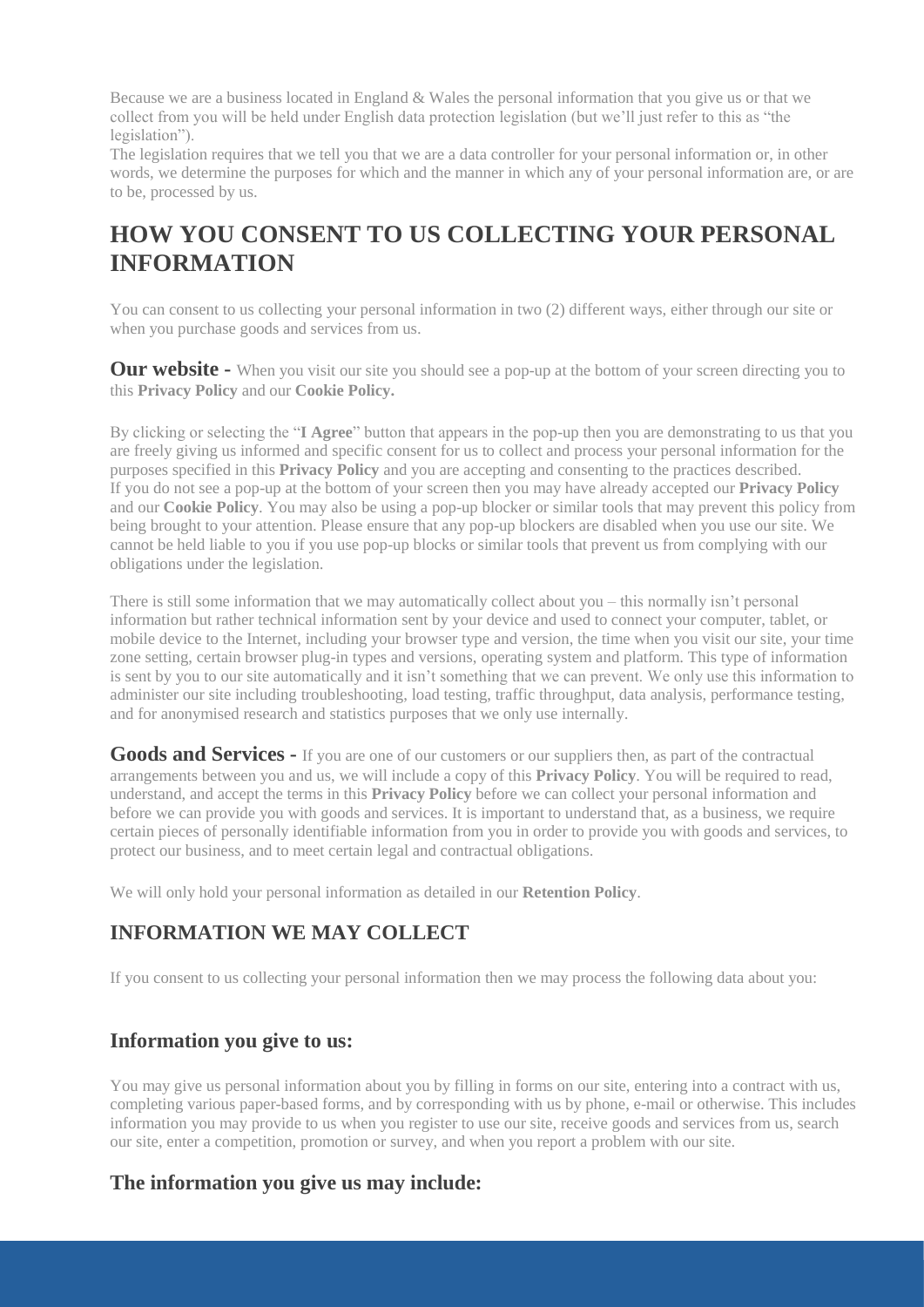- Your name
- Address
- E-mail address
- Phone number
- IP address
- Financial and credit card information
- Personal description and
- Photographs and/or videos.

#### **Information we collect about you**

**Our website** - When you visit our site we may collect information about you, including which pages you have visited (including date and time) which services and pages you viewed or searched for, page response times, download errors, files downloaded, length of visits to certain pages, page interaction information (such as scrolling, clicks, and mouse-overs), and methods used to browse away from a page and any phone number used to call our customer service number.

The purpose of this information is to allow us to administer our site and for internal operations, including troubleshooting, data analysis, testing, research, improving our site to ensure that content is presented in the most effective manner for you and for your computer, and as part of our efforts to keep our site safe and secure.

**Goods and Services -** If you are one of our customers or suppliers when we may collect information about you during the registration and negotiation process. We may also collect information about you as part our service offerings, for example, we may ask for details about recipients of goods. The purpose of this information is to allow us to protect you with the goods and services agreed in the contract between you and us or in accordance with any orders that you may have made with us. We use this information to fulfil our contractual obligations, to meet our own legal requirements as a business, and to better understand your business and how we can best serve your requirements.

#### **Information we receive from other sources:**

Data collected from any of the other businesses divisions that we operate, for example our Air or Water Divisions, may be shared internally and combined with data collected by our other businesses. We are also working closely with third parties (including, for example, sub-contractors in technical, payment and delivery services, analytics providers, search information providers, and credit reference agencies) and may receive information about you from them.

### **HOW WE MAY USE YOUR PERSONAL INFORMATION**

#### **When you give us your personal information then we may use it to:**

- 1. Carry out our obligations from any contracts entered into between you and us and to provide you with information that you request from us.
- 2. Provide you with information about our goods and services.
- 3. Ensure that content from our site is presented in the most effective manner for you and for your computer.

If you provide us with your e-mail, telephone or mobile number then we may contact you by these electronic means (E-mail or SMS). However, we will not use your personal information for marketing purposes without your express consent.

If you do not wish to receive any information by electronic means then please get in touch with us either via Email or by Phone.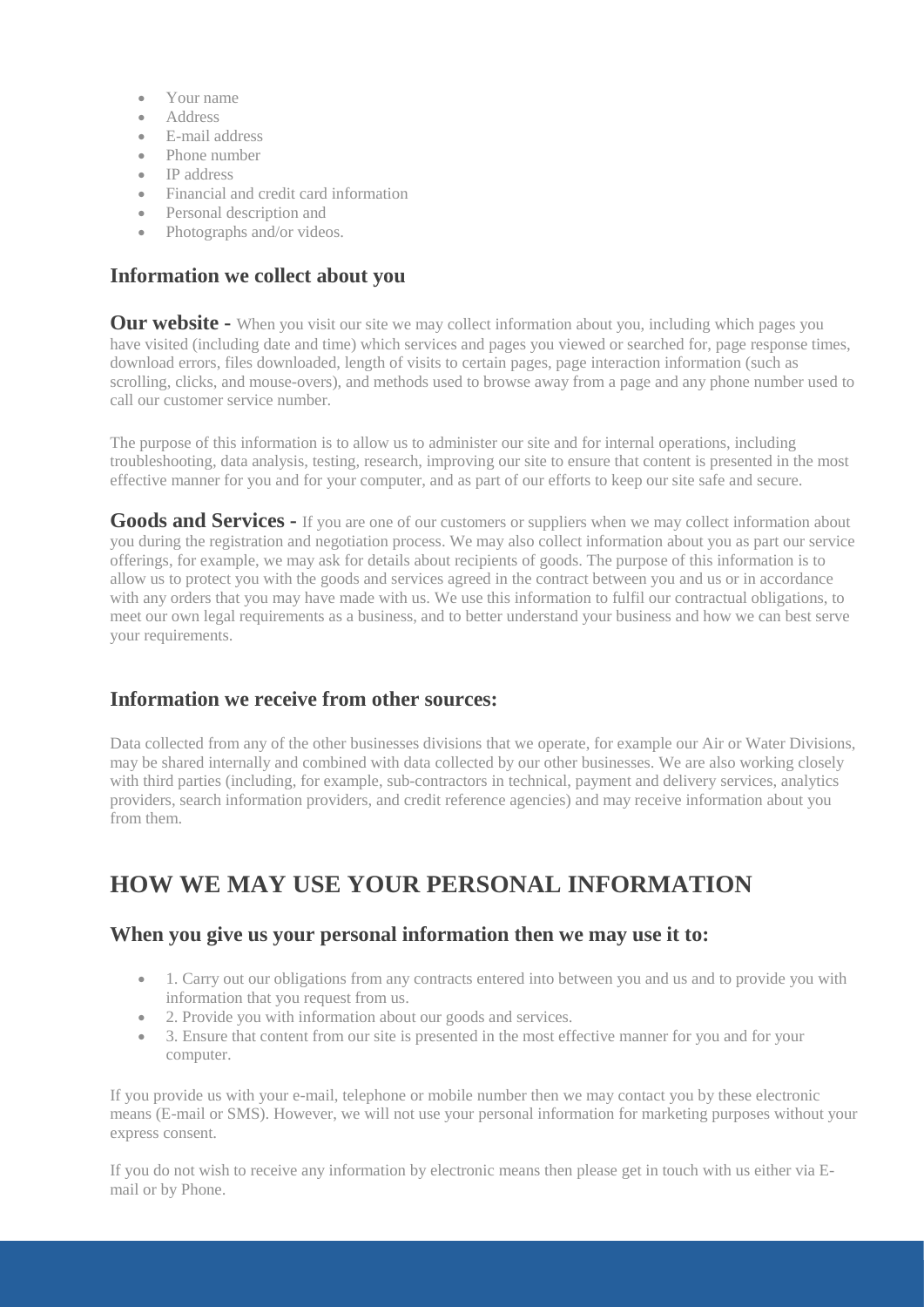**Marketing -** If you opt-in to receive information about us then, depending on what personal information we hold about you, we may decide to contact you via:

- E-mail
- SMS
- Telephone or
- Post.

You may opt-in to receive general business or product information or we may ask you to opt-in on a case by case basis.

We will do our best to let you know what method or methods of communication we will use. Don't forget, you can always opt-out from receiving communications from us after you have opted-in or you can tell us that you only want to receive communications in a particular manner, or about a particular element of our business. Depending on the type of campaign we might give you the ability to select how you would like to be contacted but this might not always be possible due to technical issues.

If you opt-in to receive communication then we may need to pass your personal information to select third parties who are responsible for facilitating communication with you on our behalf. For example, we may need to pass some of your personal details if you wish to be contacted via SMS because we need to partner with a third party business to provide us with this ability.

#### **The third parties that we use are as follows:**

- 1. **Google** Purpose: Analytical Tracking Information Passed: IP Address and Language Find their Privacy policy
- 2. **Lead Forensics** Purpose: B2B Analytical Tracking Information Passed: IP Address and Language Find their Privacy policy
- 3. **Mail Chimp** Purpose: Email List Building Information Passed: First Name, Last Name & Email Address Find their Privacy policy
- 4. **Complisoft** Purpose: Business Communication Information Passed: Name, Address, Email Address & Telephone Number Find their Privacy policy

If you have opted-in to receive communications but that organisation is not listed above then this might be because we are using that organisation or service on a one-off basis – in which case, we will let you know. If you are unsure then please get in touch with us.

The purpose of opting into receiving communications from us is to help us better understand you, engage with you, share details about Thames Air & Water Tech UK Ltd, and to assist us in providing the types of communications that you wish to receive from us. We will not knowingly sell your personal information for marketing purposes or pass your personal information to third parties.

If you are receiving communications from us in error or you have opted-out then please get in touch with us and we apologise for any inconvenience caused.

### **DISCLOSURE OF YOUR INFORMATION**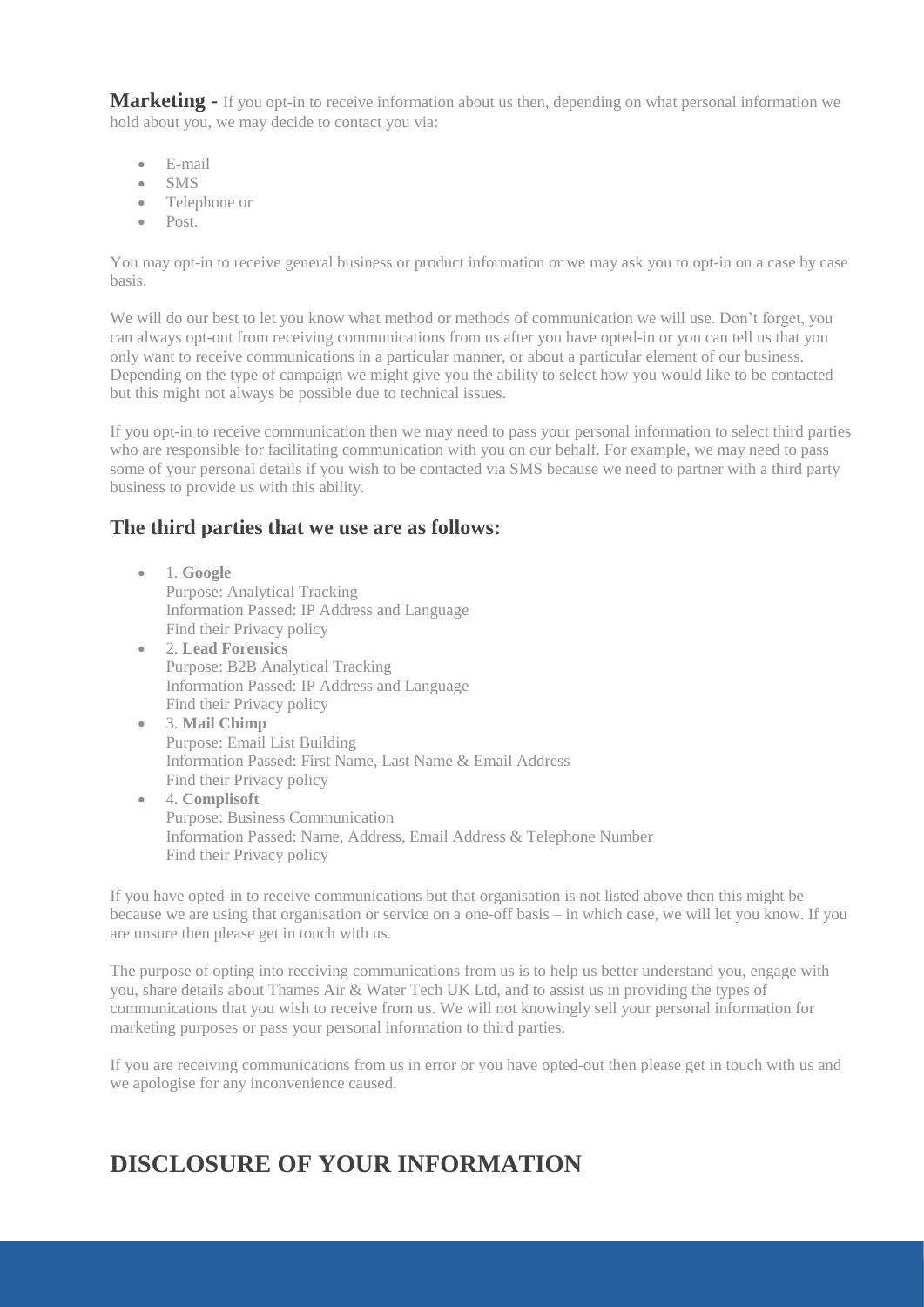We may share your personal information with any member of our group, which means our subsidiaries, our ultimate holding company and its subsidiaries. The reason for this is that different parts of Thames Air  $\&$  Water Tech UK Ltd are responsible for different functions within the business and we need to be able to freely pass your personal information within these various units for operational efficiency, quality of services, and consistency of delivery.

Although we may share your personal information within members of our group, this does not mean that we will use it for advertising or marketing purposes. Unless you opt-in to receive marketing communication we will not contact you unless it is necessary for us to get in touch with you. For example, we may need to get in touch with you if you asked us to provide you with further information about our products or services or if you ask us to provide you with a quote or a delivery update.

Please remember that our Cookies Policy covers matters such as using your personal information for analytics purposes when visiting our site.

In some cases we may disclose information about you with select third-parties:

- Credit reference agencies for the purpose of assessing your credit score where this is a condition of us entering into a contract with you or providing you with services.
- Debt collection agencies where you have breached a condition of any contract entered between us and you.
- If we or substantially all of our assets are acquired by a third party, in which case personal information held by us about you may be one of the transferred assets.
- If we are under a duty to disclose or share your personal information in order to comply with any legal obligation, or in order to enforce any agreements with you, or to protect our rights, property, or safety of our employees, or others.

### **WHERE WE STORE YOUR PERSONAL INFORMATION**

The personal information that we collect from you will be stored within the United Kingdom and the European Economic Area. We may also store or transfer certain limited types of personal information outside of the European Economic Area where it is necessary for the purposes of fulfilling the terms of the contract between you and us or where you or your business may be located outside of the European Economic Area. Where we transfer your personal information outside of the EEA then we will ensure that we have provided appropriate safeguards and an adequate level of security for your personal information in order to protect you rights and freedoms.

All personal information you provide to us is stored on our secure servers. Any online payment transactions will be encrypted using Secure Socket Layer/Transport Layer technology. Where we have given you (or where you have chosen) a password which enables you to access certain parts of our site, you are responsible for keeping this password confidential. We ask you not to share a password with anyone.

Unfortunately, the transmission of information via the Internet is not completely secure. Although we will do our best to protect your personal information, we cannot guarantee the security of your data transmitted from our site and any transmission is at your own risk. Once we have received your personal information, we will use strict procedures and security features to try to prevent unauthorised access. We apply a 'Privacy by Design' approach to protecting your personal information in order to promote privacy and data protection compliance from the start.

## **YOUR RIGHTS**

You have the right to ask us not to process your personal information or to restrict the purposes for which we may process your personal information. However, if you have an account with us or receive goods and services from us as part of a contract between you and us and you withdraw your consent then we reserve the right to suspend or terminate your access to parts of our site and to the receipt of goods and services from us. It is important to understand that, depending on your relationship with us, it may be necessary for us to hold personal information about you and your withdrawal of consent will no longer make it possible for us to provide you with goods and services. While we will do our best to respect your wishes, we will let you know if your withdrawal of consent will affect any arrangements that you may have with us.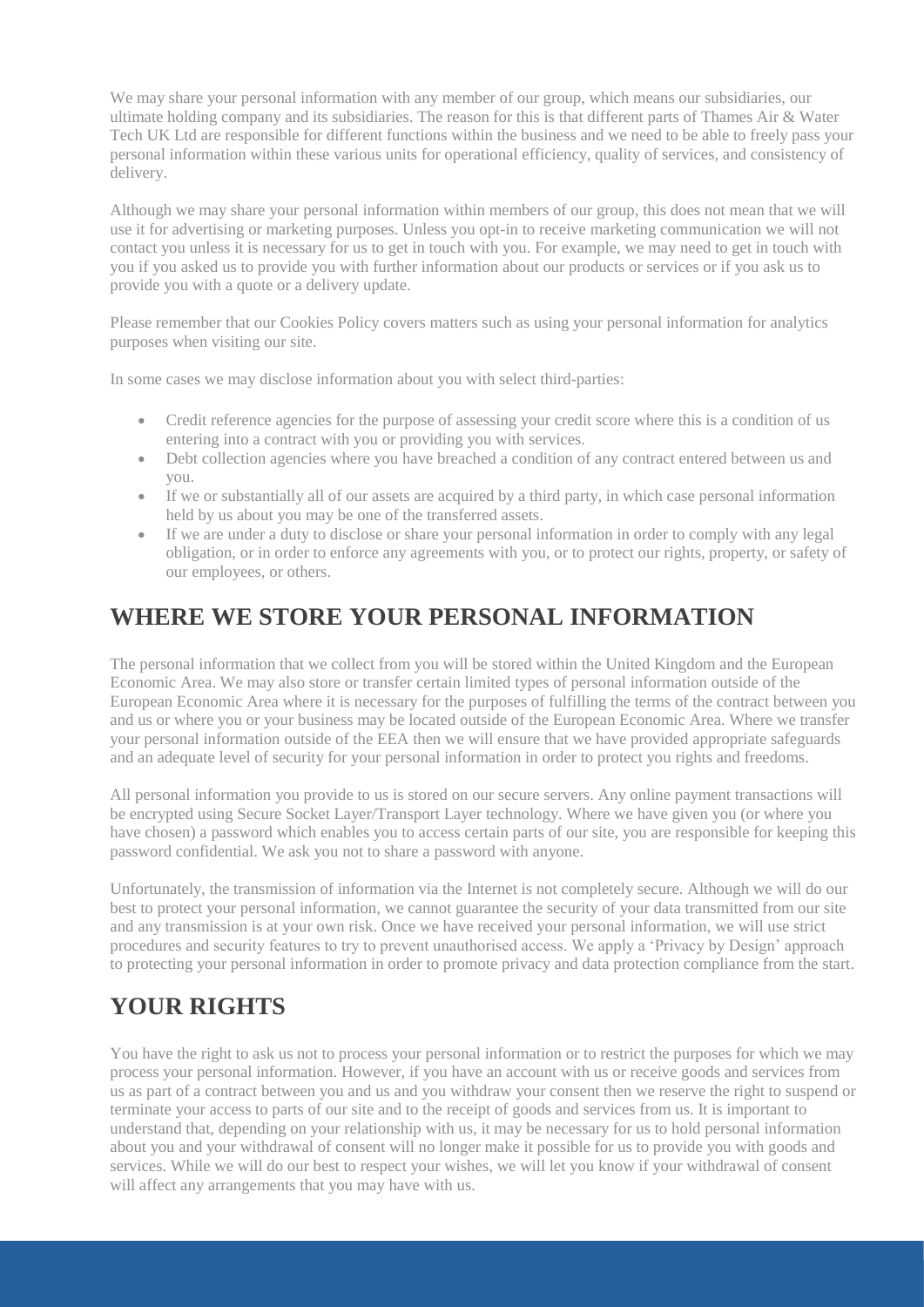You can also exercise your right at any time by contacting us. If you consented to us collecting and/or processing your personal information but you change your mind then you can get in touch with us about erasing the personal information we hold about you.

Please be aware that, even if we receive a request from you to delete your personal information, it may be that we cannot entirely remove all of your personal information. This is usually because we have a legitimate interest to hold onto some of that personal information, for example, if you have an ongoing contract with us, there are outstanding payments due by you to us, the personal information relates to a third-party such as a one of our suppliers, or we have a legal obligation to retain some or all of your personal information – but we'll let you know.

## **ACCESS TO INFORMATION**

The legislation gives you the right to access a copy of the personal information that we hold about you. In order to request a copy you need to submit a request – details on how to get in touch can be found at the bottom of this page. However, please remember that certain types of data cannot be disclosed to you as part of your request. For example, we cannot disclose information to you which identifies another individual or information that may be subject to legal professional privilege. In many cases we may be required to redact some of the documentation that you receive in order to comply with the legislation.

Additionally, we can't just release your personal information to anyone. We can only release your personal information to you or an authorised third party who can demonstrate that you consented to have your personal information released – this is a legal requirement. Therefore, it is important for us to ensure that we confirm your identity before we can release any personal information. If you send us a request to provide you with a copy of your personal information then we may ask you to provide some identification. We may ask you to provide a copy of your current and valid passport and/or driving license plus a utility bill (that is no more than 3 months old) and has your current address. We may also ask you to obtain a solicitors or notary publics' confirmation of your identification.

All of this might sound very onerous but please understand that we have an obligation to protect your personal information and we need to be certain that it is being released to the right person.

## **WHAT IF I DO NOT CONSENT OR WITHDRAW CONSENT?**

If you do not consent to us collecting your personal information then we cannot guarantee the full functionality of our site or the receipt of goods and services from us and cannot be held responsible or liable to you for any reduction or restriction in access to our site or any of our other services.

Our site may, from time to time, contain links to and from the sites of our partners and affiliates. If you follow a link to any of these sites, please note that these sites have their own **privacy** and **cookie policies** and that we do not accept any responsibility or liability for these policies. Please check these policies before you submit any personal information to these sites.

### **HOW LONG WILL YOU HOLD ONTO MY PERSONAL INFORMATION?**

Depending on how you engage with us it may be necessary for us to store your personal information for shorter or longer periods of time. Either way, we will only store your personal information for a legitimate and lawful reason. You can find details on how long we may hold onto your personal information on our Retention Policy which can be found.

### **CHANGES TO OUR PRIVACY POLICY**